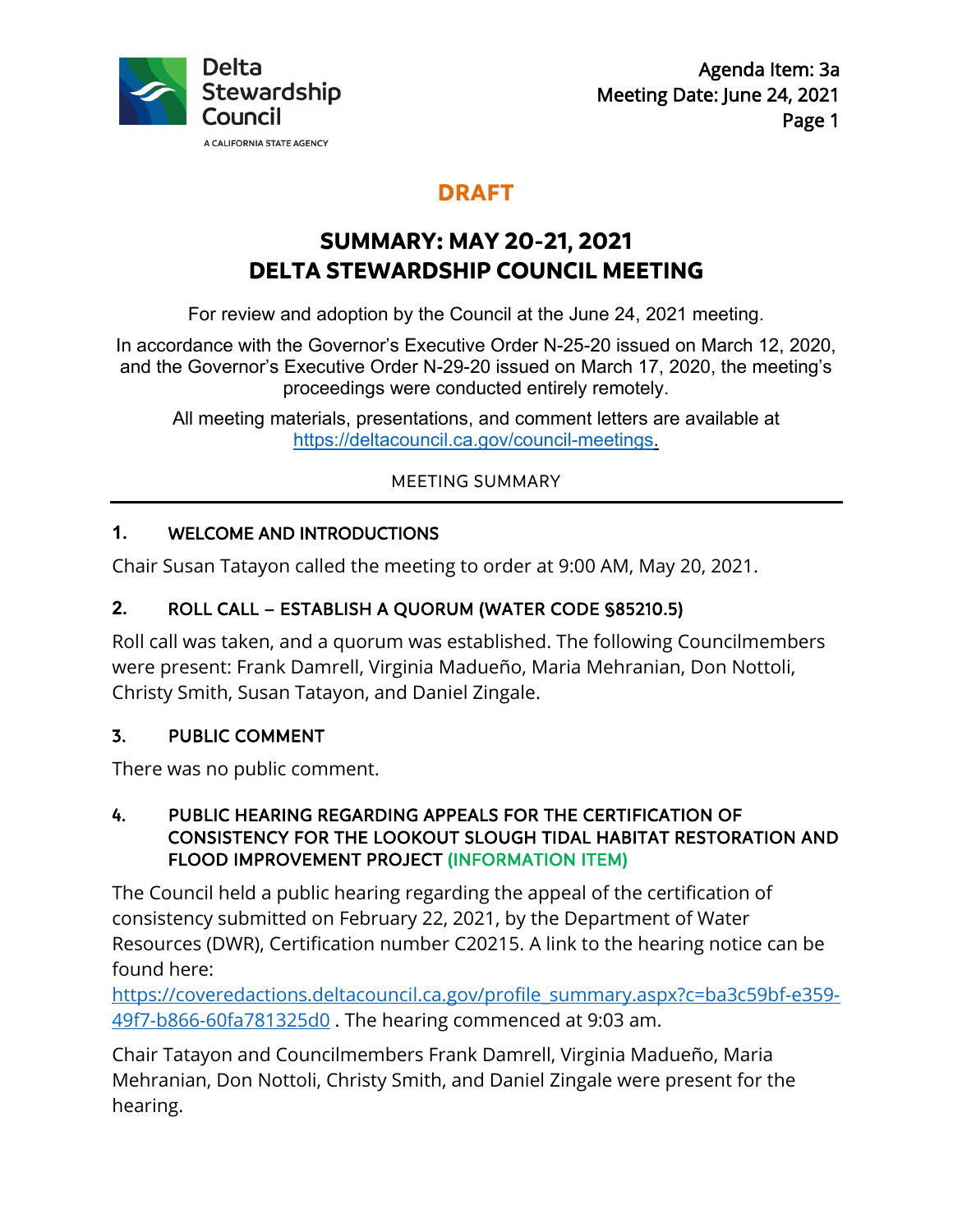The Council's legal advisor Vera Bezdicek provided details on the ex parte communication restriction for the Lookout Slough Project certification of consistency appeals process. Councilmembers and staff were reminded that they cannot and should not communicate about or discuss the Lookout Slough Project or the Council's appeal proceeding with any person outside of the Council. The only exception is communications regarding the administrative or procedural status of the proceedings. The Council has established an email address to receive those types of communications: [LookoutSloughCert@deltacouncil.ca.gov.](mailto:LookoutSloughCert@deltacouncil.ca.gov) The restriction is a requirement of California's Administrative Procedure Act and the Council's Appeals Procedures.

#### The order of the presentations went as follows:

- i. Opening of hearing and explanation of the process by the chair.
- ii. Opening presentation by the Delta Stewardship Council
- iii. Opening presentation Department of Water Resources (DWR)
	- Rachel Taylor, Charlotte Biggs, Heather Green, Kyle Bickler, Matt Brennan, John Baas, Nathan Bello, John Pritchard, Stephanie Freed, and Emily Cummings.
- iv. Opening presentation Delta Protection Commission
	- Erik Vink
- v. Opening presentation Liberty Island Access
	- Taylor Dahlke
- vi. Opening presentation Solano County Water Agency
	- Jeanne Zolezzi, Roland Sanford, Alex Ribidoux, Chris Lee, and Thomas Pate
- vii. Opening presentation Reclamation Districts 2060 and 2068
	- Kathryn L. Oehlschlager, Bryan Busch, Jack Kuechler, and Ric Reinhardt
- viii. Opening presentation Central Delta Water Agency
	- Osha Meserve and Dante Nomellini Sr.
- ix. Closing presentation DWR
- x. Closing presentation Delta Protection Commission
- xi. Closing presentation Liberty Island Access
- xii. Closing presentation Solano County Water Agency
- xiii. Closing presentation Reclamation Districts 2060 and 2068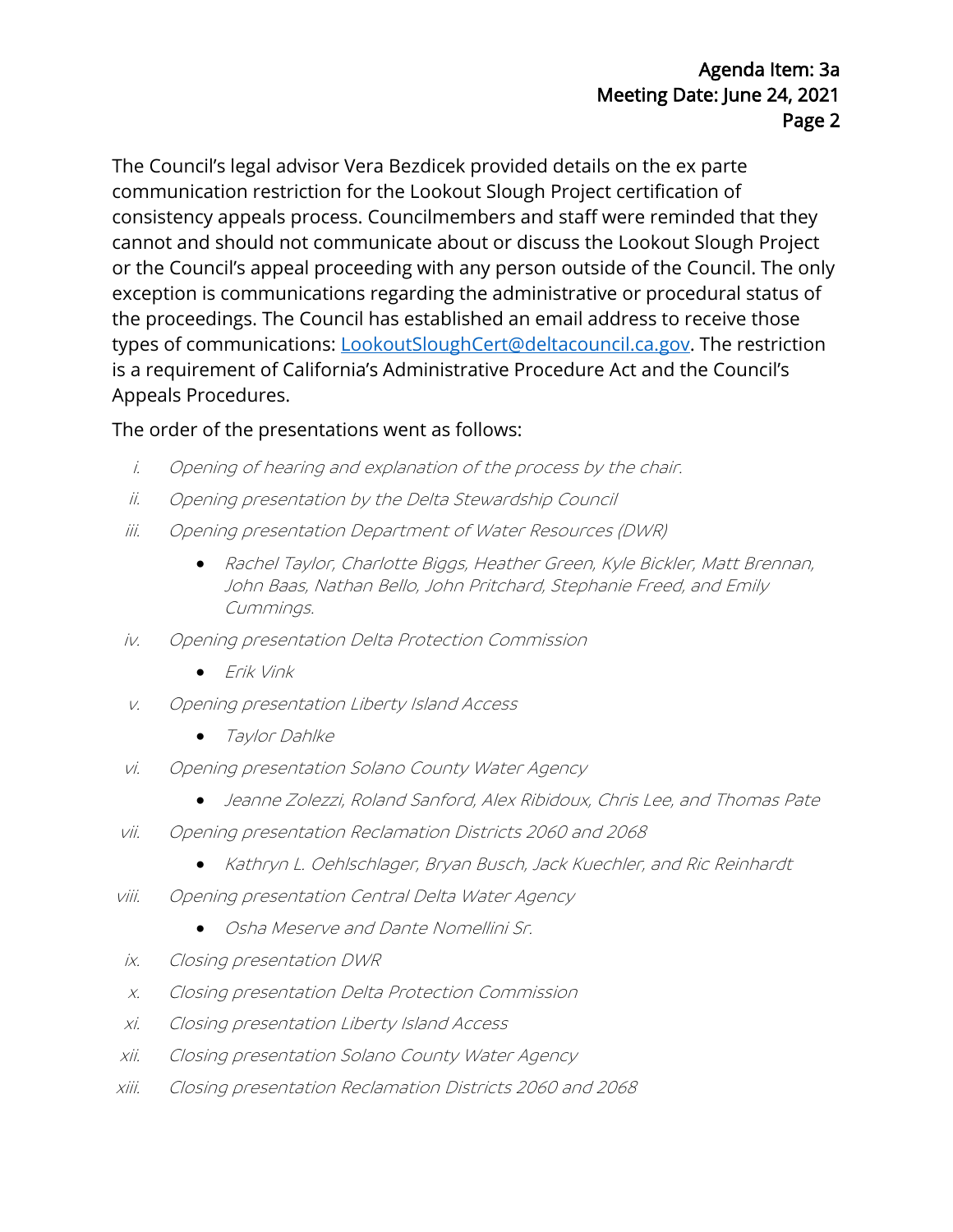#### xiv. Closing presentation Central Delta Water Agency

Councilmembers and Council staff asked questions of the parties after each presentation.

The complete transcript of the first day of the hearing proceedings, along with all supporting documents, can be found here:

[https://coveredactions.deltacouncil.ca.gov/profile\\_summary.aspx?c=ba3c59bf-e359-](https://coveredactions.deltacouncil.ca.gov/profile_summary.aspx?c=ba3c59bf-e359-49f7-b866-60fa781325d0) [49f7-b866-60fa781325d0](https://coveredactions.deltacouncil.ca.gov/profile_summary.aspx?c=ba3c59bf-e359-49f7-b866-60fa781325d0)

At 4:15 PM, after the closing presentation by the Central Delta Water Agency, Chair Tatayon called for the hearing to be in recess and to resume the proceedings at 9:00 AM the next day (May 21, 2021).

The item is viewable on the linked agenda at [https://cal-span.org/unipage/?site=cal](https://cal-span.org/unipage/?site=cal-span&owner=DSC&date=2021-05-20)[span&owner=DSC&date=2021-05-20](https://cal-span.org/unipage/?site=cal-span&owner=DSC&date=2021-05-20) minute 02:30.

Day 2 May 21, 2021

#### 4. PUBLIC HEARING REGARDING APPEALS FOR THE CERTIFICATION OF CONSISTENCY FOR THE LOOKOUT SLOUGH TIDAL HABITAT RESTORATION AND FLOOD IMPROVEMENT PROJECT (INFORMATION ITEM)

Chair Susan Tatayon called the meeting to order at 9:02 AM, May 21, 2021. Roll call was taken, and a quorum was established. The following Councilmembers were present: Frank Damrell, Virginia Madueño, Maria Mehranian, Don Nottoli, Christy Smith, Susan Tatayon, and Daniel Zingale.

## Public comment:

Public comment was received from the following individuals: Andrew Goodman, Marc Hanson, Devin O'Dea, John McManus, David Urban, Tim DeGraff, Adam Davis, Ray Costa, Mark Cederborg, Dan Palmer, Daniel Leue, Stephanie Freed, Nicole Hart, Glen Williams, Jay Punia, Johnathan Kors, Braiden Chadwick, John DeGeorge, John Pritchard, Jacob Katz, Julie Morrow, Bruce Jensen, Misty Kaltreider, Thomas Pate, Alex Rabidoux, and Peter Smith.

Councilmembers and Council staff asked questions of the parties during the public comment and throughout the remainder of the hearing.

The complete transcript of the second day of the hearing proceedings, along with all supporting documents, can be found here:

[https://coveredactions.deltacouncil.ca.gov/profile\\_summary.aspx?c=ba3c59bf-e359-](https://coveredactions.deltacouncil.ca.gov/profile_summary.aspx?c=ba3c59bf-e359-49f7-b866-60fa781325d0) [49f7-b866-60fa781325d0](https://coveredactions.deltacouncil.ca.gov/profile_summary.aspx?c=ba3c59bf-e359-49f7-b866-60fa781325d0)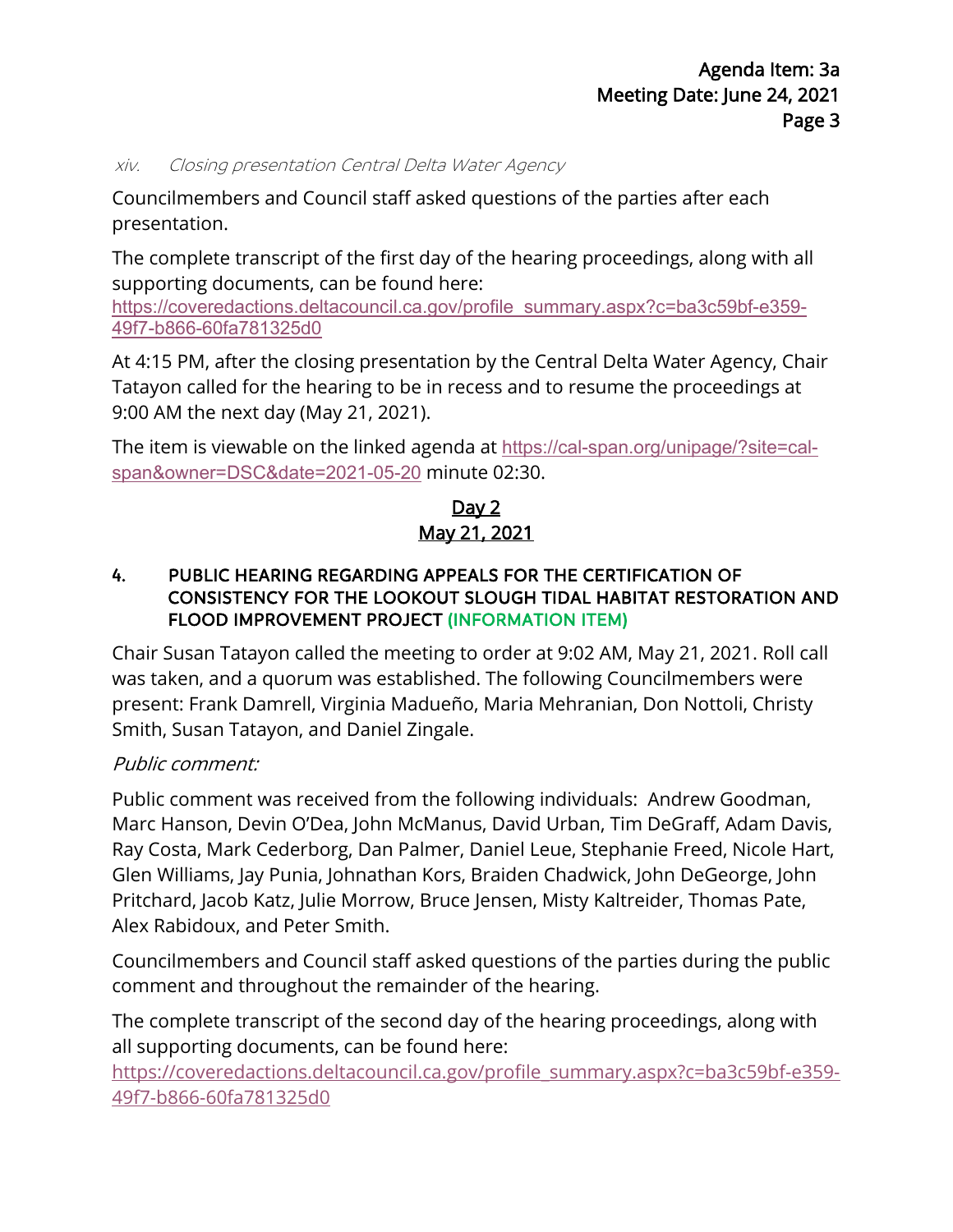Upon conclusion of the hearing, Chair Tatayon directed Council staff to prepare draft findings regarding the appeals based on the official record and comments received regarding the matter. The next hearing is tentatively scheduled for July 15- 16, 2021. A separate notice will be issued, and the Council is still under ex parte restrictions. The hearing concluded at 11:33 AM.

The item is viewable on the linked agenda at [https://cal-span.org/unipage/?](https://cal-span.org/unipage/?site=cal-span&owner=DSC&date=2021-05-21) [site=cal-span&owner=DSC&date=20](https://cal-span.org/unipage/?site=cal-span&owner=DSC&date=2021-05-21)21-05-21 minute 01:25

## 11. DELTA INDEPENDENT SCIENCE BOARD UPDATE

Chair Tatayon announced that, due to schedule conflicts, the Council would take up Agenda Item #10 first, then proceed with business per the rest of the agenda.

Delta Independent Science Board (Delta ISB) Chair Dr. Stephen Brandt and Pastchair Jay Lund provided an update on the activities of the Delta ISB, including the findings and recommendations from its most recent review: "The Science of Nonnative Species in a Dynamic Delta." Highlighted in this report are seven specific recommendations for the Delta.

The Councilmembers, Dr. Brandt, and Dr. Lund discussed how the research can be applied on a national or global scale, if there were other examples of how nonnative species are being handled elsewhere, and what species are the greatest threats to the Delta ecosystem. Councilmembers and staff also discussed the legislative and administrative aspects that are affecting the status of the Delta ISB's funding.

Councilmember Damrell highlighted that the Delta ISB is essential to the Council's ability to develop informed decisions and hopes for a resolution to the funding issues.

## Public Comment:

Dr. David Fries, San Joaquin Audubon Society, requested that a letter be read into the record. Dr, Fries voiced concern around the current funding structure for the Delta ISB.

Deirdre Des Jardins, California Water Research, voiced her concern that Delta ISB contracts were returned unsigned on June 30, 2020. Des Jardins also voiced concern that there were staff members unpaid for several months last year.

Osha Meserve echoed the concern that the Delta ISB isn't getting the appropriate funding to serve the Council.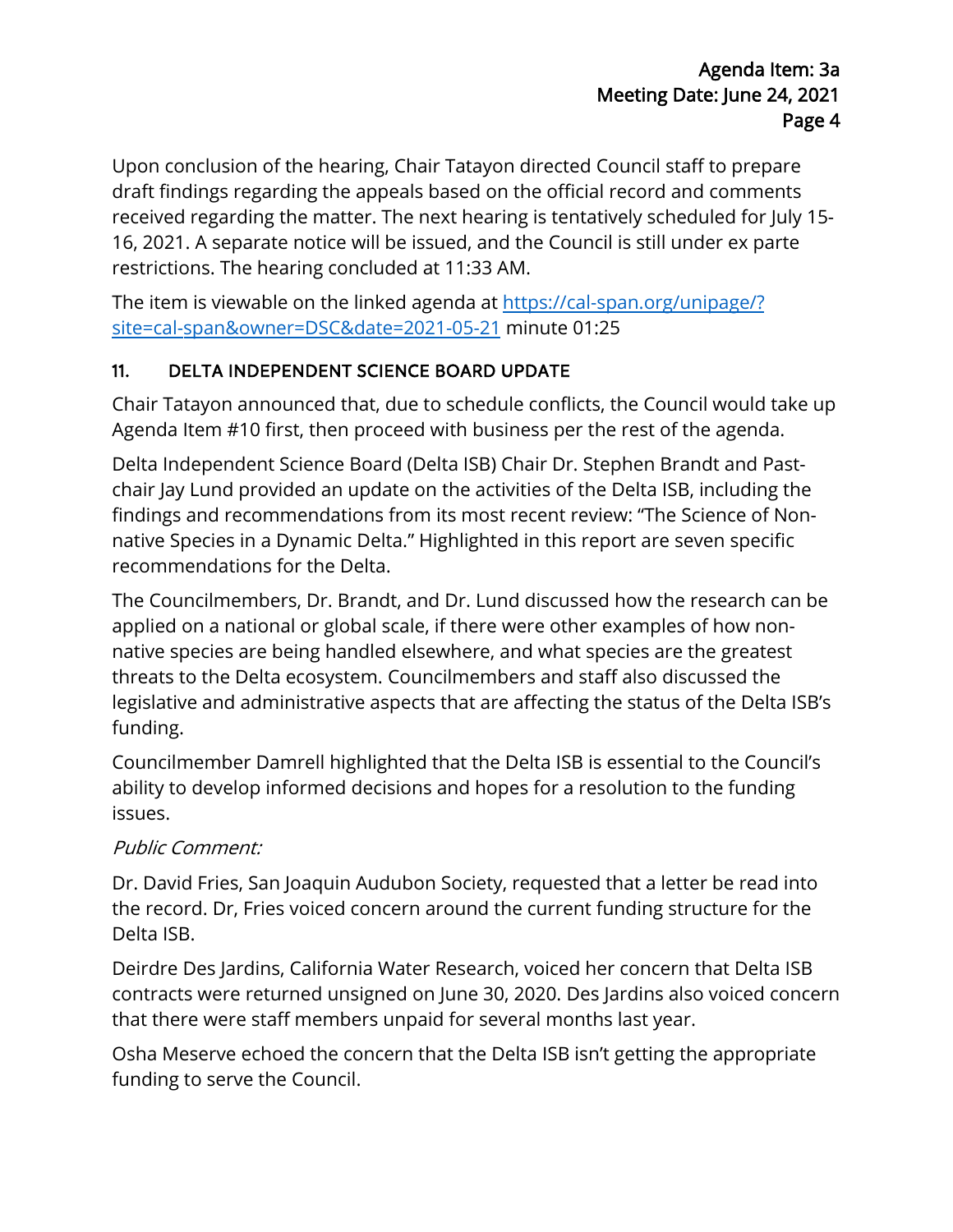Councilmember Nottoli commented that the Council should be an active part of the solution for the funding issue. Executive Director Jessica Pearson noted that the Council doesn't have legal discretion to employ the Delta ISB as contractors. Pearson also clarified that the budget for the Delta ISB has not been cut. Council staff is providing technical guidance to the legislature and hopes to find a path forward soon.

The item is viewable on the linked agenda at [https://cal-span.org/unipage/?site=cal](https://cal-span.org/unipage/?site=cal-span&owner=DSC&date=2021-05-21)[span&owner=DSC&date=2021-05-21](https://cal-span.org/unipage/?site=cal-span&owner=DSC&date=2021-05-21) minute 2:33:45.

## 5. CONSENT CALENDAR (ACTION ITEM)

Motion: Offered by Damrell, second by Mehranian – Approve the Consent Calendar.

Vote: 6/0 - The vote was unanimous. The motion was adopted.

The motion and vote are viewable on the linked agenda at [https://cal](https://cal-span.org/unipage/?site=cal-span&owner=DSC&date=2021-05-21)[span.org/unipage/?site=cal-span&owner=DSC&date=2021-05-21](https://cal-span.org/unipage/?site=cal-span&owner=DSC&date=2021-05-21) minute 3:32:45

## 6. CHAIR'S REPORT (INFORMATION ITEM)

Chair Tatayon did not give a Chair's report in the interest of time.

## 7. PUBLIC COMMENT

There was no public comment.

## 8. EXECUTIVE OFFICER'S REPORT (INFORMATION ITEM)

Pearson reminded the public that the Council's physical office is closed. However, Council staff is working remotely to support physical distancing efforts. The public should contact [hello@deltacouncil.ca.gov](mailto:hello@deltacouncil.ca.gov) to be directed to the appropriate staff person for assistance. Additionally, the Council has changed its public meeting format to be fully remote in the interest of public health safety standards.

Pearson noted that on May 3, the Council hosted a virtual workshop for the Delta Adapts adaptation strategy in conjunction with community partners in Stockton. The workshop convened agency staff and community members to discuss local climate adaptation priorities that will inform the Delta Adapts effort. The workshop sought to frame adaptation through discussion of regional climate impacts and to hear from local flood agencies and community groups.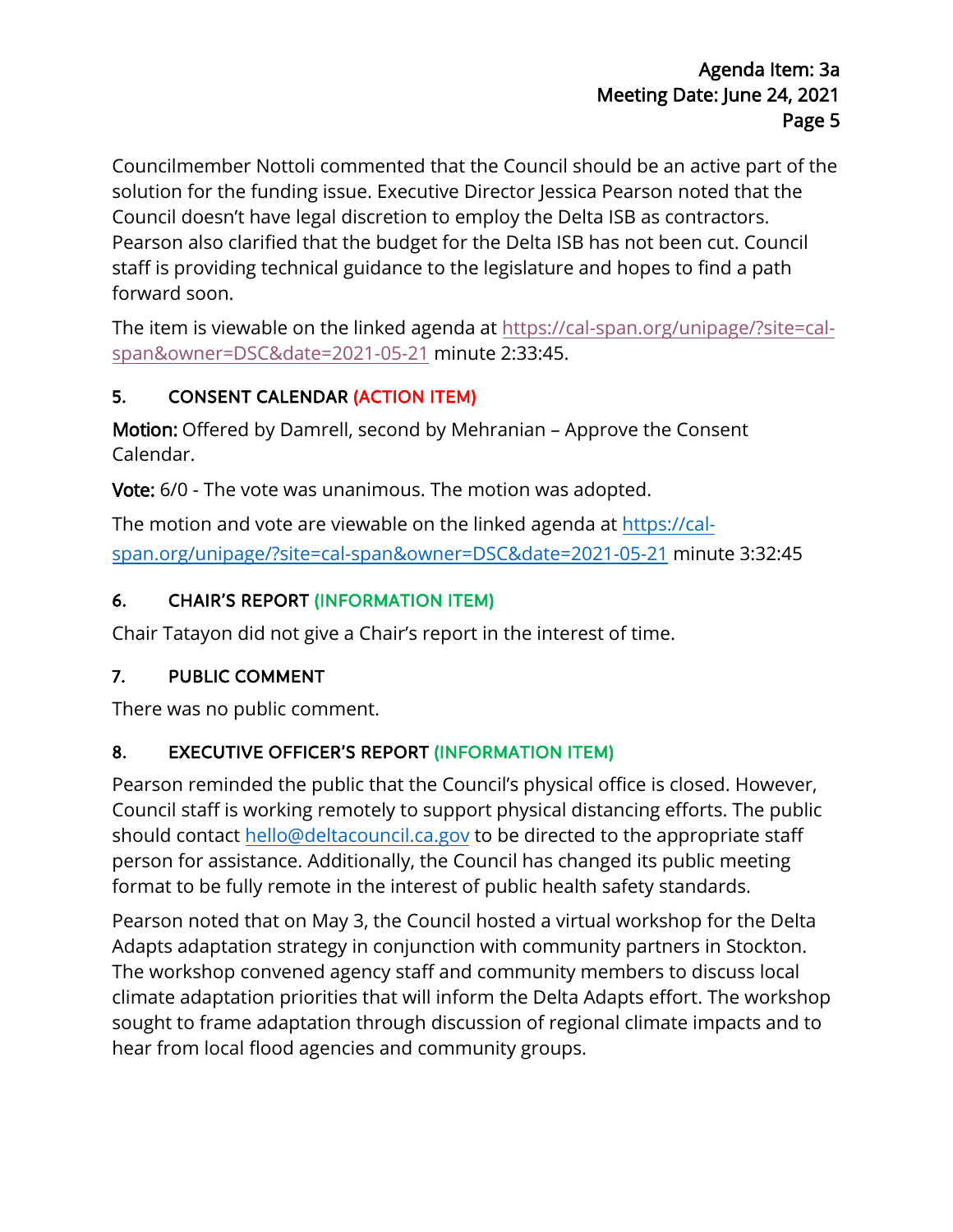Pearson highlighted there were two significant announcements with implications for the Delta from the Governor in the last few weeks. On May 10, Governor Newsom expanded his drought emergency declaration to 41 counties, including the Delta and Delta region. Beyond declaring a drought in those counties, the Governor's proclamation also directs the State Water Resources Control Board to consider modifying the requirements for reservoir releases that supply the Delta, as well as diversion limitations. The order also directs for the review of water rights transfers to be expedited. In addition, on May 14, the Governor released his May Revise budget, which includes proposed investments in water infrastructure and supply. In total, the Governor proposed \$5.1 billion for immediate drought response and water resilience investments spread out over four years.

Pearson reported on two covered actions certifications. Reclamation District 3 submitted a certification of consistency on April 26 for the Grand Island Levee Seepage Cutoff Wall Project. The project's public review period closes next Wednesday, May 26. In addition, the City of Fairfield submitted a certification of consistency on May 3 for the Pacific Flyway Center Project. The project's public review period closes on June 2.

#### 8a. Legal Update (Information Item)

There was no Legal Update.

#### 8b. Legislative Update (Action Item)

The Legislative Update was provided to the Council in writing.

The Executive Officer's Report is viewable on the linked agenda at [https://cal](https://cal-span.org/unipage/?site=cal-span&owner=DSC&date=2021-05-21)[span.org/unipage/?site=cal-span&owner=DSC&date=2021-05-21](https://cal-span.org/unipage/?site=cal-span&owner=DSC&date=2021-05-21) minute 3:34:08.<br>**9. Li** 

## LEAD SCIENTIST'S REPORT (INFORMATION ITEM)

Delta Lead Scientist Dr. Laurel Larsen gave an abbreviated version of her report in the interest of time. Dr. Larsen highlighted the upcoming Science Actions Workshop, July 13-14, 2021, from 9 AM-12 PM each day. The Delta Science Program will virtually host the Science Actions Workshop as part of the 2022-2026 update to the Science Action Agenda (SAA).

Dr. Larsen discussed a study by Strong et al. (2021). The study evaluates the effect that wastewater effluent from the Sacramento Regional Wastewater Treatment Plant (Regional San) has on the base of the food web, which is critical to sustaining native fish populations in the Delta.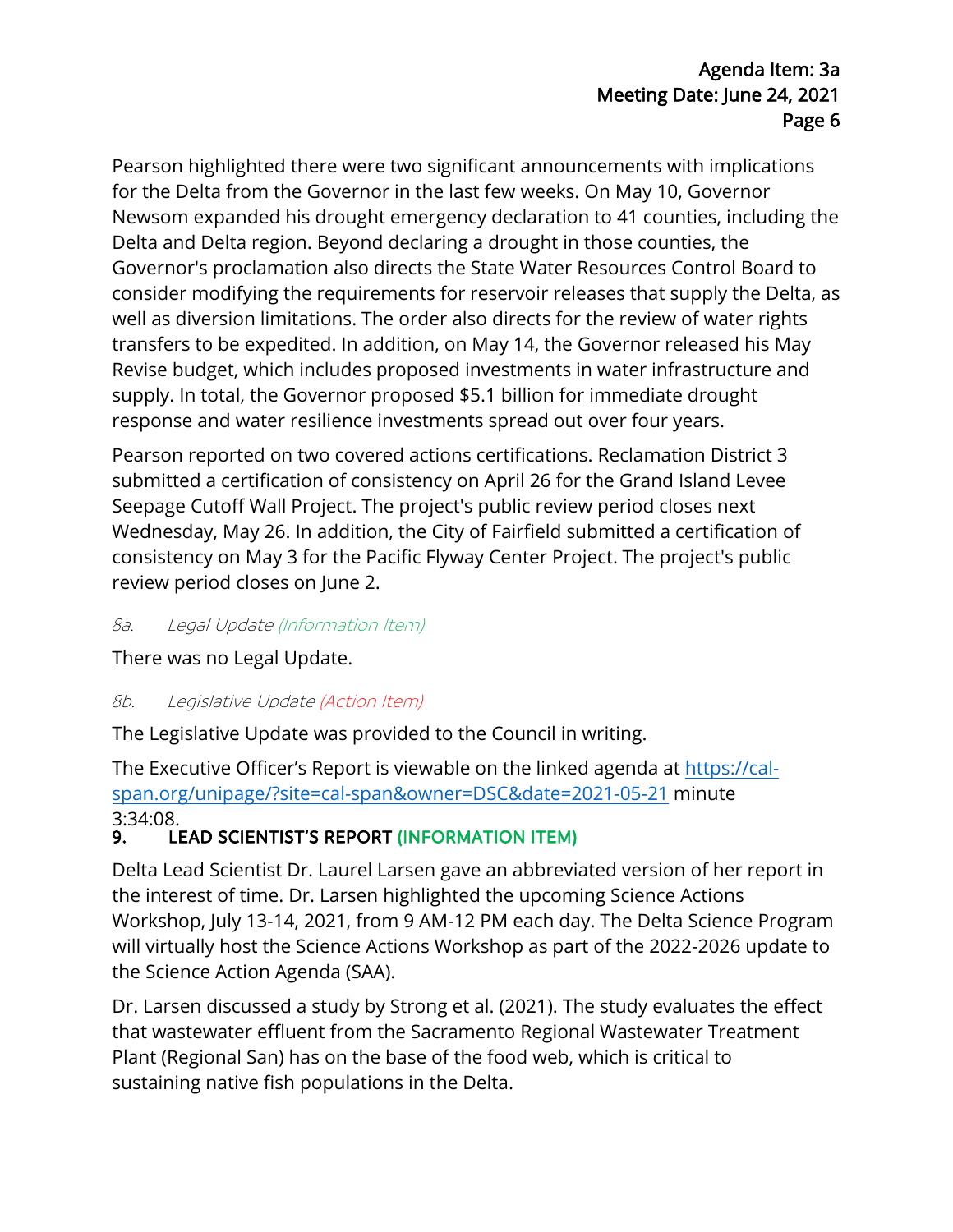Councilmembers discussed that the upgrades to Regional San came from a renewal of their permit. Councilmember Notolli extended an offer to tour the Regional San.

The By The Numbers report was provided to the Council in writing.

#### Public Comment

Des Jardins commented that the Coalition for a Sustainable Delta promoted ammonia as the cause of the pelagic organism decline. The 2010 Interagency Ecological Program Pelagic Organism Decline Synthesis Report conversely shows that the main cause for pelagic decline was flow. The upgrade to Regional San was mandated bthe Central Valley Water Quality Control Board with the renewal of their permit but Jardins is concerned that these updates won't improve flow. She also notes that a scientist from the Delta ISB could have assisted in making improvement decisions for Regional San that could have better assessed the conflicting scientific opinions.

The agenda item is viewable on the linked agenda at [https://cal](https://cal-span.org/unipage/?site=cal-span&owner=DSC&date=2021-05-21)[span.org/unipage/?site=cal-span&owner=DSC&date=2021-05-21](https://cal-span.org/unipage/?site=cal-span&owner=DSC&date=2021-05-21) minute 3:39:15.

# 10. DELTA LEVEES INVESTMENT STRATEGY UPDATE (INFORMATION ITEM)

Council staff provided an informational update on the Delta Levee Investment Strategy (DLIS), including an updated prioritization table and modified preliminary draft regulatory language for Delta Plan Policy RR P1, which included stakeholder input that has been ongoing since late 2019. Senior Engineer Erin Mullin gave a presentation on the background of Delta levees and the rulemaking process.

Deputy Executive Officer for Planning and Performance Jeff Henderson gave a presentation on the key data changes including updates to the hydrologic data using new information from Delta Adapts, the LiDAR data, and the fragility curves. Henderson explained how these updates caused changes to island and tract priorities.

Chief Deputy Executive Officer Ryan Stanbra provided an overview on the regulatory language, which included Councilmember, stakeholder, DWR, and public input.

Henderson gave a closing presentation on the preparation of a modified preliminary draft regulation in order to initiate rulemaking and on the California Environmental Quality Act process.